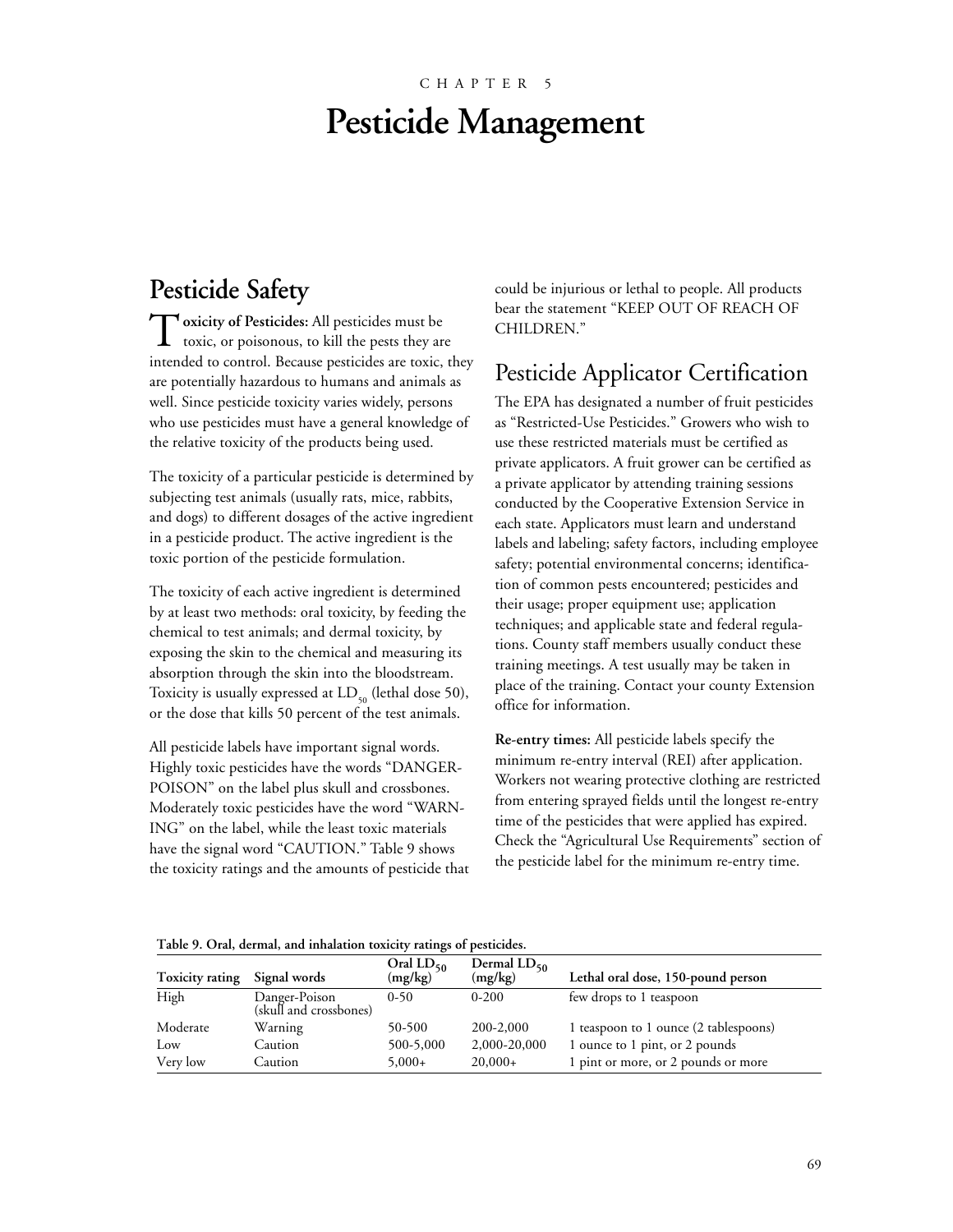

## **Safe Storage of Pesticides**

- Store pesticides in a clean, cool, dry, wellventilated building. Keep the building locked so children, untrained persons, and animals cannot come in contact with the pesticides. Mark the storage facility with an appropriate warning sign.
- The area should be equipped with absorbent materials such as absorbent clay, sawdust, paper, or kitty litter. Other dedicated equipment should include a fire extinguisher (ABC rated), a shovel, broom, dustpan, detergent, hand cleaner, and water.
- Never store herbicides with other pesticides; the danger of cross-contamination is too great.
- Do not store pesticides where food, water, feed, seeds, fertilizers, or pesticide safety equipment (such as respirators) can become contaminated.
- Emulsifiable material should not be subjected to freezing temperatures. Freezing temperatures will destroy the emulsion, resulting in loss of effectiveness, and may cause serious plant injury.
- Check containers frequently for leaks and breaks.
- Clean up spilled chemicals promptly and properly. If the spill is large enough, inform your state and local emergency response office. Dispose of broken or damaged containers and any pesticide waste in an approved and safe manner.
- Keep an inventory of all chemicals. Mark each container with the year of purchase. Do not remove labels.
- Inform your local fire department and emergency response office of any agricultural chemicals (including fertilizers) stored in large quantity. Conform with federal and state regulations concerning reportable quantities of hazardous materials.
- Store all pesticides in their original containers.
- READ THE LABEL for specific storage instructions and precautions.

## **Safe Pesticide Use**

- READ THE LABEL BEFORE USING PESTICIDES. *Use pesticides only when necessary and only at the recommended dosages and times* to keep residues within the tolerances set by law.
- USE THE RIGHT PESTICIDE FOR THE JOB! Mistakes in using the wrong material can be costly.
- Avoid spray drift to other crops and nontarget animals. Cover food and water containers in livestock areas. Protect beehives.
- Bathe and change clothing after applying pesticides. Wash clothing after each day's use.
- Do not contaminate the environment with pesticides.
- Use proper protective equipment according to instructions on the label. Never eat, drink, or smoke while applying pesticides.
- Avoid spilling spray materials on skin or clothing. If an accident occurs, wash immediately with soap and water.
- If pesticide poisoning is suspected, show the physician the label from the material suspected of causing the poisoning. The physician can contact a Poison Control Center for complete treatment information.
- Notify workers of the application and postapplication information in accordance with the Worker Protection Standards.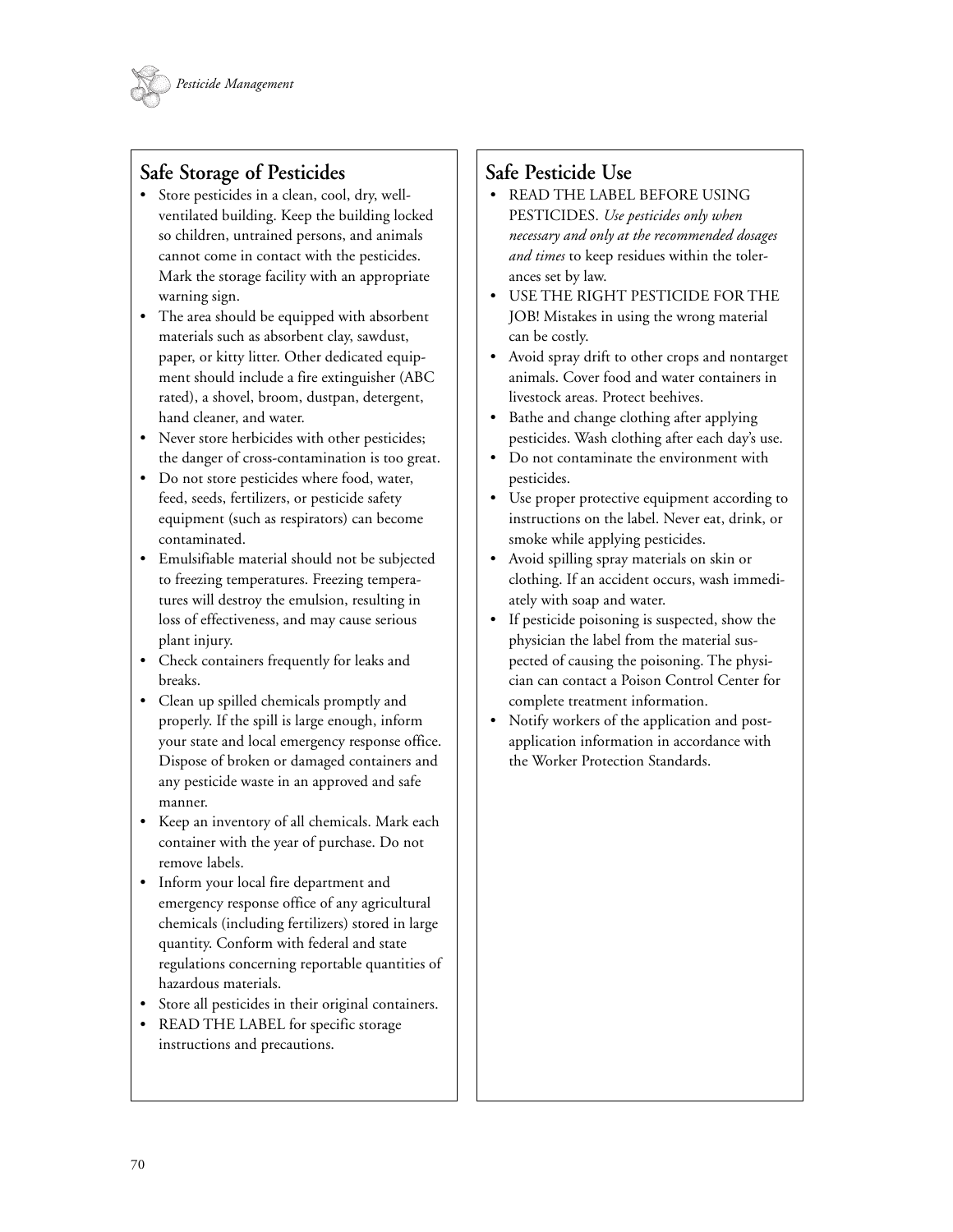| Distance between<br>Rows (feet) | Tree Height (feet) | Tree Width (feet) | Maximum Tree<br>Volume/Acre<br>$(1,000$ Cubic Feet)a | Maximum<br><b>Dilute Spray</b><br>(Gallons per Acre)b |
|---------------------------------|--------------------|-------------------|------------------------------------------------------|-------------------------------------------------------|
| 30                              | 20                 | 15                | 436                                                  | 300                                                   |
| 26                              | 16                 | 12                | 354                                                  | 225                                                   |
| 24                              | 14                 | 10                | 254                                                  | 180                                                   |
| 22                              | 14                 | 10                | 272                                                  | 200                                                   |
| 20                              | 12                 | 10                | 261                                                  | 185                                                   |
| 18                              | 10                 | 10                | 242                                                  | 175                                                   |
| 16                              | 8                  | 8                 | 174                                                  | 125                                                   |
| 14                              | o                  |                   | 149                                                  | 105                                                   |
| 12                              | O)                 | $\sim$            | 131                                                  | 90                                                    |

**Table 10. Gallonage of dilute spray per acre required to provide equivalent coverage for mature trees of different sizes and spacing.**

a Maximum tree volume/acre = tree width x tree height x running feet of row per acre. Running feet of row/acre = 43,560 divided by the distance between rows.

b Minimum dilute gallons/acre = approximately 0.7 gallons/1,000 cubic feet of tree volume.

**Personal Protective Equipment (PPE):** Every pesticide label provides a specific description of the Personal Protective Equipment required during mixing, loading, application, and cleanup of that pesticide as well as for early entry that requires contact with anything that has been treated.

**Pre-harvest Interval (PHI):** The pre-harvest interval is the minimum amount of time required between application and harvest for specific crops. This time is indicated on the pesticide label. Some pesticides may allow the treated crop to be harvested the same day. Failure to abide by the pre-harvest interval may result in illegal pesticide residue levels.

**Spraying the Orchard:** Trees are sprayed with insecticides, fungicides, bactericides, growth regulators, and nutrient solutions in many different formulations and concentrations and at various stages of tree development. The principal target in tree spraying may be the foliage, the blossoms, the fruit, the woody surfaces, or all of these components. Obviously, the equipment and methods used for such a diverse spraying program must be versatile, and the equipment must be properly calibrated for each type of application to produce the desired results.

**Dilute Spraying:** During the early development of orchard application methods, trees were sprayed with gallonages sufficient to wet the target surfaces to the point of runoff (160 to 400 gallons per acre [GPA]). Spraying to the point of runoff is still the standard

dilute application. Recommended rates for application of pesticides were developed on this dilute basis. Most recommendations required adding specific amounts of pesticide per 100 gallons of water for effective pest control. The GPA required for dilute spraying vary greatly, depending on the size and growth stage of the trees. Table 10 lists the gallons of dilute spray per acre required to provide equivalent coverage for mature trees of different sizes and spacings. Dilute is considered 1x concentration.

Growth regulators may be applied by high-pressure hand-guns or by air-blast sprayers, either dilute or low-volume. Low-volume application may be more risky because any mistakes in concentration are magnified.

Read the growth regulator label for suggestions on application methods. Some labels suggest dilute sprays with full coverage, whereas others suggest a specific amount of chemical in a specific amount of water per acre.

**Low-volume Spraying:** Low-volume, or concentrate, spraying refers to the use of less water per acre in applying pesticides. In low-volume spraying, the volume of water applied per acre is reduced in proportion to the increased concentration used. Thus, if a 3x concentration is used, apply only onethird the water per acre that would be used in dilute spraying.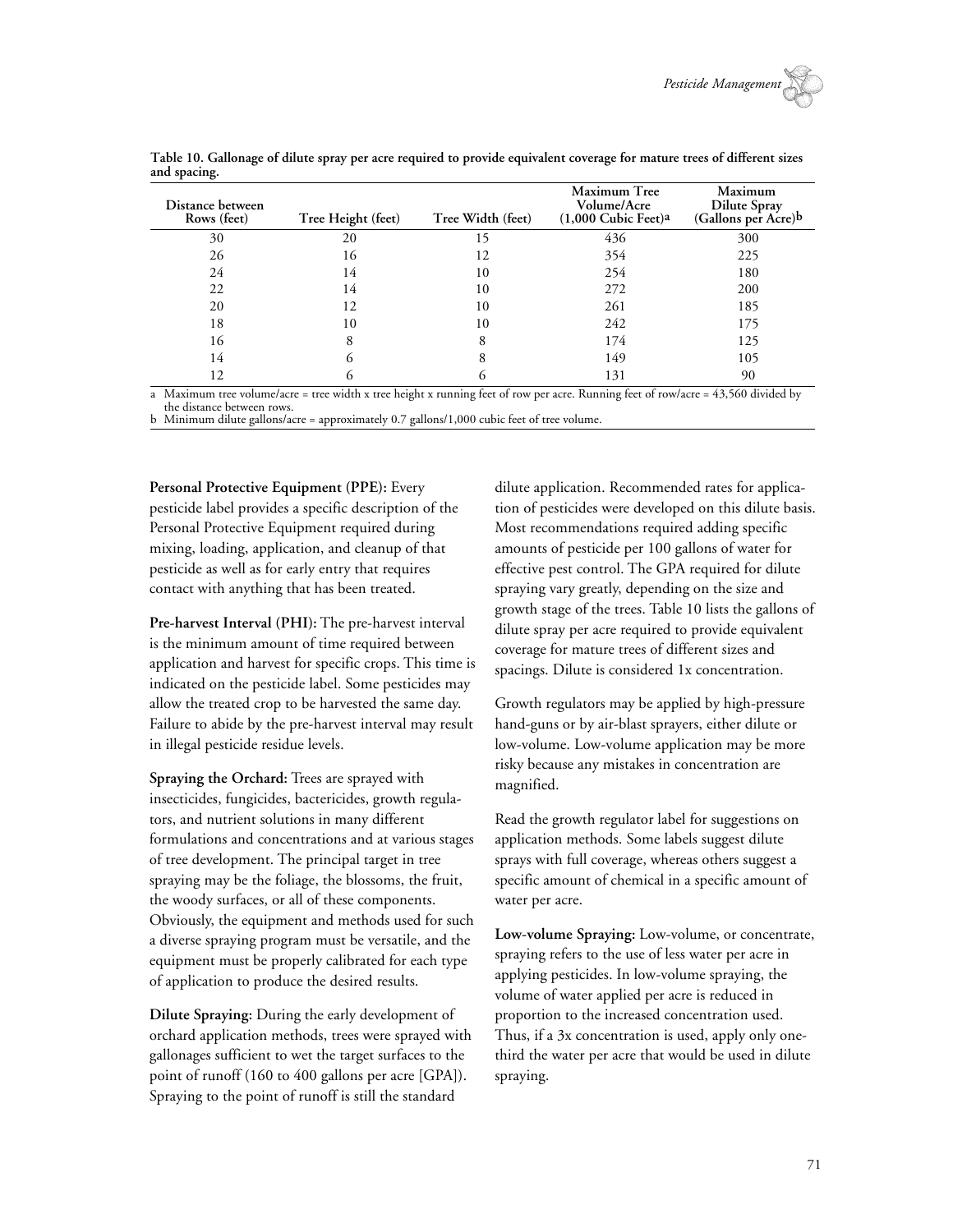

|                                   | .   |                         |     |     |     |                    |     |     |     |     |
|-----------------------------------|-----|-------------------------|-----|-----|-----|--------------------|-----|-----|-----|-----|
|                                   | lx  | 2x                      | 3x  | 4x  | Эx  | OХ                 | 7x  | 8x  | 9x  | 10x |
| Apples                            | 300 | 150                     | 100 |     | 60  | 50                 | 45  | 38  | 33  | 30  |
| Peaches                           | 200 | 100                     | 67  | 50  | 40  | 33                 | 29  | 25  | 22  | 20  |
| Percent water savings over dilute |     | 50%                     | 67% | 75% | 80% | 84%                | 86% | 88% | 89% | 90% |
|                                   |     | <b>GREATEST SAVINGS</b> |     |     |     | DIMINISHED SAVINGS |     |     |     |     |

Low-volume sprays must be applied with air-blast sprayers which use a high-velocity airstream to distribute the spray mixture. Most conventional airblast sprayers can be used to apply spray mixtures up to 6x concentration. Sprayers specifically designed for ultra low-volume application should be used for applications at 10x or greater.

Using low-volume sprays requires less labor, less water, less time, and fewer refills than 1x or dilute mixtures. However, savings in gallonage and application cost decrease most rapidly down to about 50 gallons of water per acre. Below that, the savings may not be worth the additional risk of proper application and problems with wind. Table 11 illustrates an 80 percent savings of water at 5x but only an additional 10 percent savings by increasing the concentrate to 10x.

Following are some precautions in the use of lowvolume pesticide or growth regulator applications:

- 1. Use extreme care in calibrating the sprayer and maintaining a constant sprayer speed. As gallonage is decreased, errors become much more critical.
- 2. Choose calm, yet good drying conditions for spraying. This may mean spraying at night or early in the morning. Good coverage cannot be achieved in windy weather (over 5 mph).
- 3. Prune trees well to a very open canopy for spray penetration. Spray droplets will not penetrate large, thick trees.
- 4. Choose pesticide formulations that will mix satisfactorily. Pay careful attention to increased operator hazards and drift problems.

**Tree Row Volume Spraying:** Tree row volume (TRV) is a method of determining the dilute (1x) volume of spray solution necessary to cover the entire tree surface. This is an objective method of determining the differences in spray volume required for different tree size and age.

With the TRV method, the volume of dilute spray needed per acre can be easily calculated for each orchard based on tree age, size, amount of pruning, row spacing, etc. To determine the TRV, the betweenrow spacing, maximum tree height, and cross-row limb spread of trees must be accurately measured. See the step-by-step procedure below.

The TRV method can also be used to determine the pesticide rate for an orchard. Calculate the TRV gallonage for the orchard. Multiply this gallonage by the recommended dilute pesticide rate per 100 gallons to determine the rate of pesticide for dilute application. For example, a fungicide is recommended at 2.0 lb/100 gal. and is to be applied in an orchard with a TRV gallonage base of 400 gal./acre.

Therefore, the per acre rate for this pesticide is: 2 lb/100 gal. x 400 gal./acre = 8 lb/acre

To determine the rate of fungicide or insecticide per acre when spraying low volume (3x or greater), first calculate the *dilute* TRV gallonage. Multiply this gallonage by 0.75 to obtain a *concentrate* TRV gallonage. Multiply this concentrate gallonage times the recommended dilute pesticide rate per 100 gal. to determine the rate of pesticide per acre for concentrate application. For example, a fungicide is recommended at 2.0 lb/100 gal. dilute and is to be applied at 5x in an orchard with a TRV base of 400 gal./acre. The rate of pesticide per acre is calculated as:

(TRV gallonage)

- x (0.75)
- x dilute pesticide rate/100 gal.
- = concentrate pesticide application rate/acre

400 gal./acre x 0.75 x 2 lb/100 gal. = 6.0 lb/acre.

If the TRV base gallonage is less than 200 gal./acre, use 200 gal. to compute the pesticide application rate.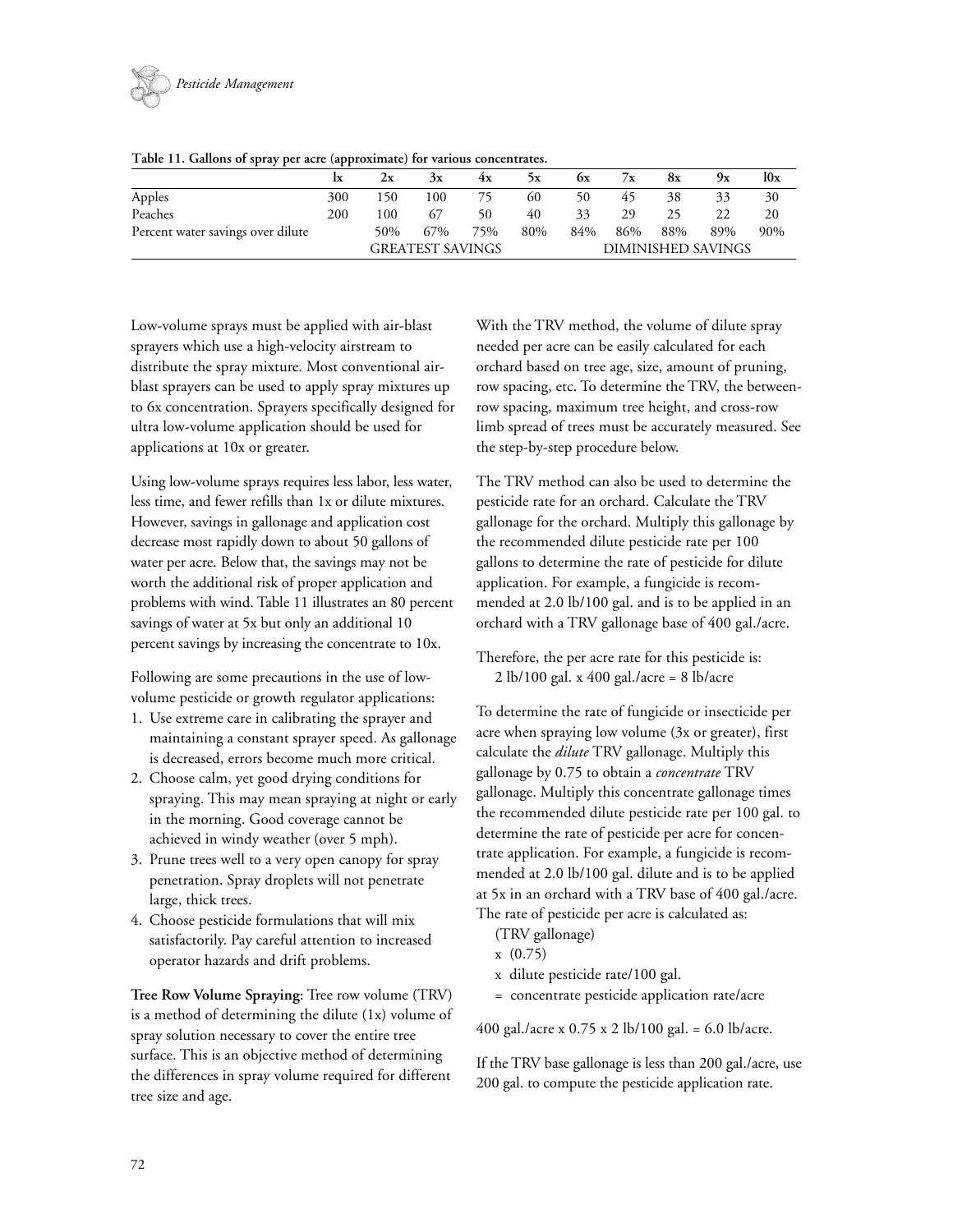

| $0.70$ gal./1000 cu ft | Trees extremely open, light visible through entire tree, less than 15 scaffold limbs per tree<br>or young tree.                                               |
|------------------------|---------------------------------------------------------------------------------------------------------------------------------------------------------------|
| 0.75 gal./1000 cu ft   | Trees very open, 18 to 21 scaffolds per tree, light penetration throughout tree, healthy spurs<br>within tree canopy.                                         |
| 0.80 gal./1000 cu ft   | Trees well pruned, adequate light in trees for healthy spurs throughout trunk and scaffold limbs, many holes in foliage where light can be seen through tree. |
| $0.85$ gal./1000 cu ft | Trees moderately well pruned, reasonable spur population within canopy, tree thick enough<br>that light cannot be seen through bottom two-thirds of tree.     |
| $0.90$ gal./1000 cu ft | Trees pruned minimally, spurs inside canopy are weak due to limited light, very few holes<br>where light can be seen through the tree.                        |
| 1.00 gal./1000 cu ft   | Tree unpruned, extremely thick, no light visible anywhere through tree canopy, trees more<br>than 20 ft high.                                                 |

**Table 12. Determining density factors using tree density estimates.**

How to calculate tree row volume gallonage: **Step 1**

Calculate feet of row/acre.

 $\frac{43,560 \text{ sq ft/acre}}{\text{between-row spacing (ft)}} = \text{feet of row/acre.}$ 

### **Step 2**

Calculate cubic feet of TRV/acre. Feet of row/acre (from Step 1) x tree height (ft) x cross-row limb spread (ft) = cu ft of TRV/acre.

### **Step 3**

Select density factor from Table 12.

Select one of the density factors that best indicates the canopy density of each separate orchard or block.

### **Step 4**

Calculate TRV gallonage/acre.

$$
\begin{array}{c}\n\text{cu ft of TRV/acre} & \text{density} \\
\hline\n\text{(from Step 2)} & x & \text{(from Step 3)} \\
\hline\n1,000 & & \text{if } x \neq 3\n\end{array}
$$

= gal. of dilute solution applied per acre

$$
=
$$
 TRV gal./acre.

### *Example*

An orchard has rows spaced 20 ft apart, tree height is 14 ft, and cross-row limb spread is 12 ft. The tree density is 0.85.

### *Step 1*

43,560 sq ft/20 ft  $= 2,178$  ft of row/acre.

### *Step 2*

2,178 x 14 ft x 12 ft = 365,904 cu ft TRV/acre.

### *Step 3*

Density has been given as .85.

#### *Step 4*

(365,904 x .85)/1,000 = 311 TRV gal./acre.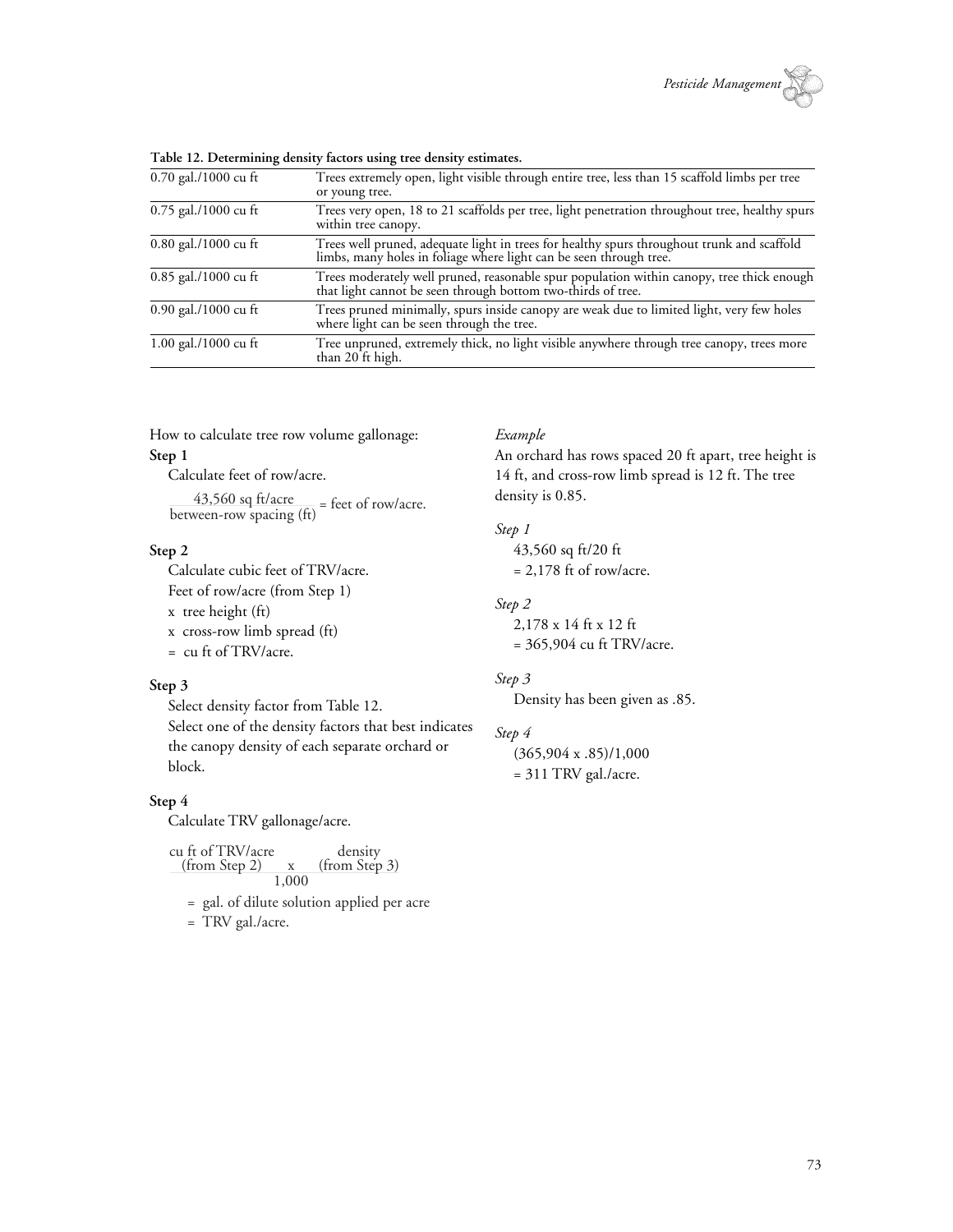

# **Orchard Sprayer Calibration**

### *Determining Sprayer Speed*

The rate of travel needed for proper distribution of spray within and to the tree top can be determined by trial or by placing special water-sensitive paper patches in trees. In general, a travel speed of 0.5 to 3 miles per hour has proven to be satisfactory, depending on the size and density of the trees.

Before a sprayer can be calibrated, the travel speed must be determined in miles per hour (mph). Load the sprayer with clear water, and make a test run in the orchard to determine travel speed. Speed can be calculated by measuring the time required to travel any measured distance. The following formula can be used to determine travel speed:

Speed (mph) =  $distance (ft) \times 60$ time (sec) x 88

For example, if it requires 60 seconds to travel a measured distance of 176 ft, the travel speed is:

 $mph = 176 \times 60 = 10,560 = 2 mph$ 60 x 88

Another method for checking travel speed is to count the number of trees passed in 1 minute. Table 13 will help you determine travel speed (mph) with tree spacings from 10 to 30 ft.

### *Determining Nozzle Flow Rate*

To select the correct nozzle and whirlplate sizes, the total gallons per minute (GPM) of output for each particular application is determined. To determine the GPM, it is necessary to know the travel speed of the sprayer (mph), the gallons per acre (GPA) to be applied (of total volume), and the spacing (W) between the rows of trees. Once these three variables are measured or selected, a simple equation can be used to calculate the GPM. This equation is for one side of the sprayer manifold only. Double the calculated answer if both sides of the sprayer are to be used. Once the nozzle and whirlplate combinations are determined, place the same size nozzles and whirlplates in both sides of the sprayer if both sides will be used.

### **Step 1**

Calculate the total GPM required per side: GPM (per side) =  $GPA x mph x W$  $1,000$ 

GPM = gallons per minute (per side) GPA = gallons per acre mph = speed in miles per hour W = spacing between rows of trees in feet

### *Example*

You have decided to apply 80 gal. per acre while traveling 2 miles per hour, with rows spaced 25 ft apart. What would the gal. per min per side be?

GPM (per side) = 
$$
\frac{80 \times 2 \times 25}{1,000} = \frac{4,000}{1,000} = 4
$$
 GPM

### **Step 2**

Select the correct nozzle-whirlplate combination and operating pressure. Air-blast sprayers normally use disc-core-type cone spray tips. This information can be acquired either from the sprayer manufacturer or from a nozzle manufacturer. The correct size nozzles and whirlplates can be selected by using a table which indicates the nozzle size and gallons per minute output at various pressures using specific whirlplates. These tables can be found in the sprayer manufacturer's literature or in nozzle catalogs.

The arrangement of nozzles in the sprayer manifold should be such that approximately two-thirds of the total flow comes from nozzles in the upper half of the manifold and one-third from nozzles in the lower half. This should be adjusted to provide uniform coverage throughout the tree. It should provide adequate penetration to the top and top center of the tree while avoiding excess application rate in the lower outside areas. This is especially important when applying growth regulator materials, such as chemical thinners.

### **Step 3**

Install the nozzles in their proper outlets. Inspect all nozzles and outlets for foreign material, and determine that the sprayer is operating correctly. Nozzles are a very important part of the sprayer; if any defects or wear are showing in the nozzles, they should be replaced.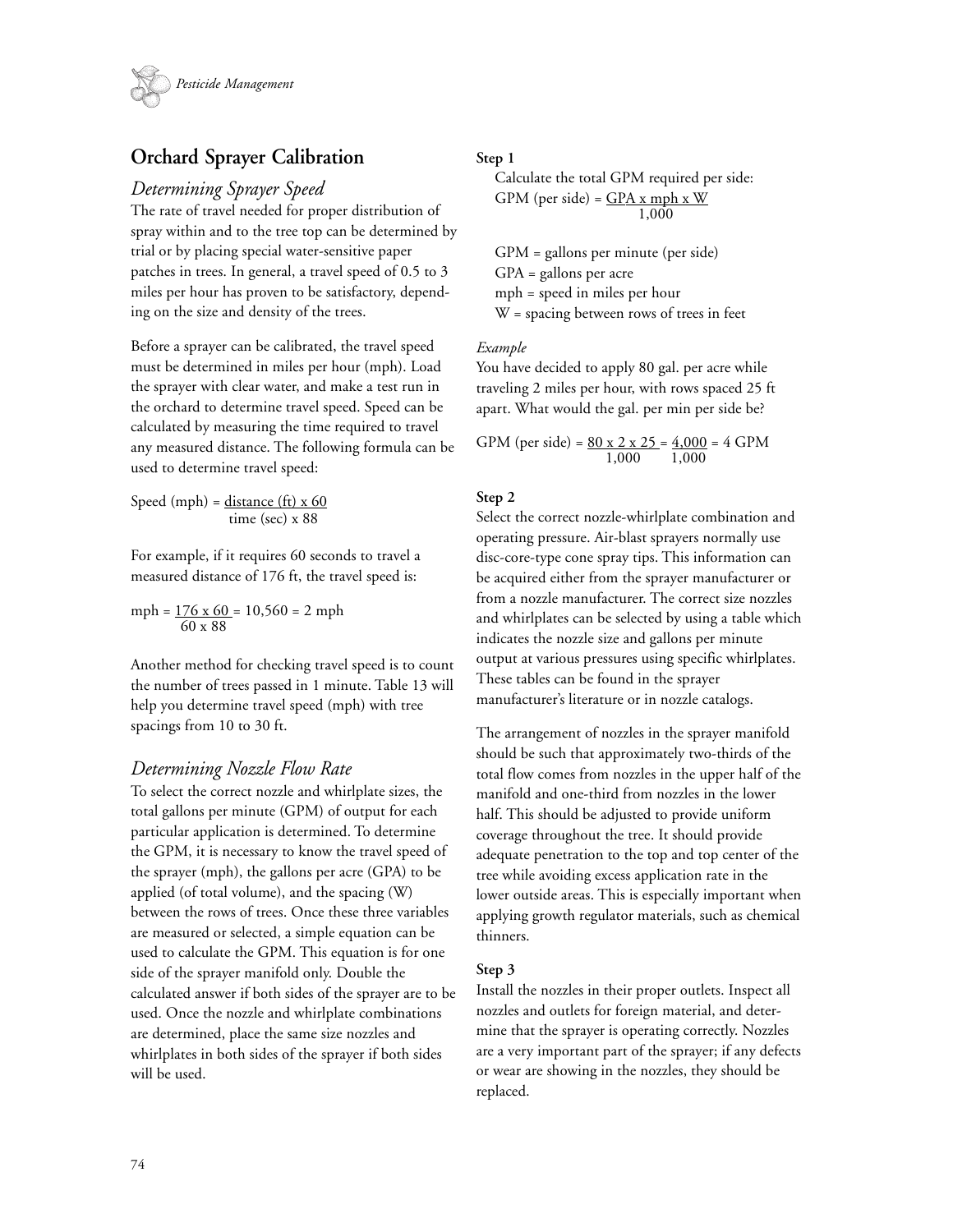|                               | Tree spacing in the row (feet) |     |     |     |     |     |     |     |     |     |
|-------------------------------|--------------------------------|-----|-----|-----|-----|-----|-----|-----|-----|-----|
| Number of<br>trees passed per | 10                             | 12  | 14  | 16  | 18  | 20  | 22  | 24  | 28  | 30  |
| minute                        | Miles per hour                 |     |     |     |     |     |     |     |     |     |
| 2                             | ۰                              |     |     | 0.4 | 0.4 | 0.5 | 0.5 | 0.6 | 0.6 | 0.7 |
| 3                             |                                |     | 0.5 | 0.5 | 0.6 | 0.7 | 0.8 | 0.8 | 1.0 | 1.0 |
| 4                             | ۰                              | 0.5 | 0.6 | 0.7 | 0.7 | 0.9 | 1.0 | 1.1 | 1.3 | 1.4 |
|                               | 0.6                            | 0.7 | 0.8 | 0.9 | 1.0 | 1.1 | 1.3 | 1.4 | 1.6 | 1.7 |
| 6                             | 0.7                            | 0.8 | 1.0 | 1.1 | 1.2 | 1.4 | 1.5 | 1.6 | 1.9 | 2.1 |
| 8                             | 0.9                            | 1.1 | 1.3 | 1.5 | 1.6 | 1.8 | 2.0 | 2.2 | 2.6 | 2.7 |
| 10                            | 1.1                            | 1.4 | 1.6 | 1.8 | 2.0 | 2.3 | 2.5 | 2.7 | 3.2 | 3.4 |
| 12                            | 1.4                            | 1.6 | 1.9 | 2.2 | 2.4 | 2.7 | 3.0 | 3.3 | 3.8 | 4.1 |
| 16                            | 1.8                            | 2.2 | 2.5 | 2.9 | 3.3 | 3.6 | 4.0 | 4.4 | 5.1 | 5.5 |
| 20                            | 2.3                            | 2.7 | 3.2 | 3.6 | 4.1 | 4.5 | 5.0 | 5.5 | 6.4 | 6.8 |

**Table 13. Determination of speed for air-carrier sprayers for selected tree spacings.**

### **Step 4**

Measure the total GPM from all the nozzles selected in Step 2. Fill the sprayer tank to a graduated mark on the sight gauge. It should be at least half full. Prime the sprayer system, and check all the nozzles to make sure none are clogged or partially clogged. Record the exact amount of water in the spray tank. Bring the sprayer up to the desired pressure, and turn the nozzles on. Use a stopwatch to record the amount of time the sprayer is running. The sprayer should be operated for at least 3 minutes.

### *Example*

The spray tank is filled to the 200-gal. level. It was predetermined that the nozzles selected would give a total gal. per min output of 8. The sprayer was operated for 5 minutes at 150 psi on the gauge. After the 5 minutes, the sight gauge was read and found to be at a level of 170 gal.

The actual output was 200 gal. (start)—170 gal. (stop) = 30 gal. per 5 min or 6 GPM. The calculated output, however, was 8 GPM.

When the actual output is different from the calculated output, adjustments can be made by changing the pressure when the difference is small. When the difference is large, you will need to change the nozzle sizes*.*

Repeat these calibration procedures whenever changes are made in the speed, gallons per acre, or row spacing. Periodically check the output from the

nozzles during the spraying season. Remember, the effectiveness of the spray material is directly dependent on your skill as an operator.

### *Field test to confirm calculations:*

GPA (gallons per acre)

 $=$  Gal. sprayed x 43,560 sq ft x No. passes per row distance traveled (ft) x row width (ft)

# **Herbicide Sprayer Calibration**

Herbicides used in the orchard must be applied carefully to obtain uniform application over the soil surface or over the vegetation to be controlled. Here is a suggested technique for calibrating the herbicide boom that is attached to the side of a tractor:

- 1. Clean sprayer and replace all worn or defective parts; fill tank with water.
- 2. Adjust pressure and speed of tractor for nozzle size and output using manufacturer's directions.
- 3. Check to confirm that nozzle delivery rates are uniform. Catch output from each nozzle for 30 seconds. Output from all nozzles should be uniform within 10 percent. If not, replace out-ofrange nozzles. Nozzles should be re-checked at least once each season.
- 4. Refill spray tank and spray 1/4 acre (10,890 sq ft). Distance of travel will vary with boom coverage.

For example, a 6-foot boom must travel 1,815 feet to cover 1/4 acre.

 $1/4$  acre (10,890 sq ft) = Distance (1,815 ft) Boom width (6 ft)